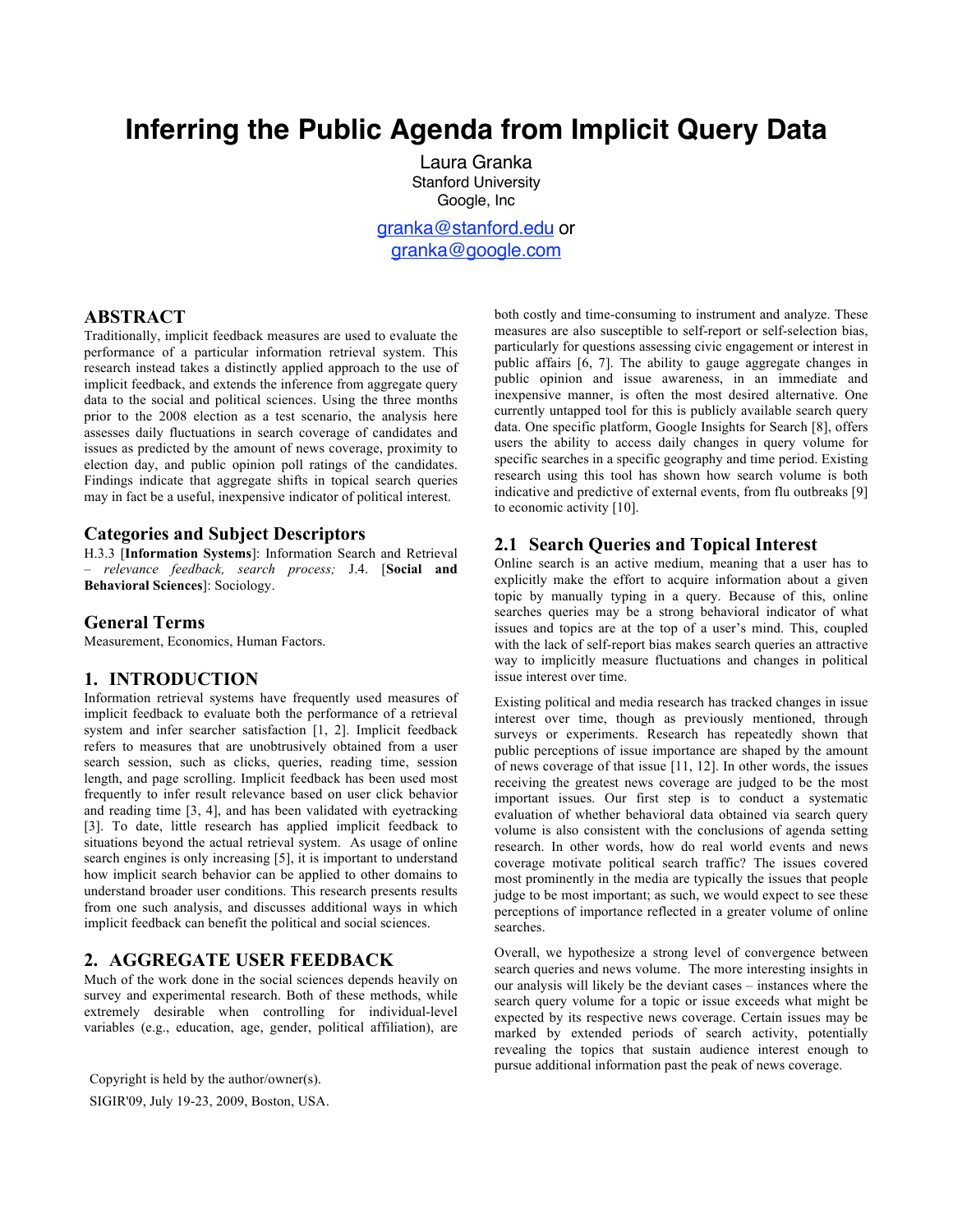# **3. METHODS**

Standard surveys gauge public interest in political issues by first assessing issue awareness, and secondly, measuring perceived importance (via a rating scale). Search queries have the advantage of being able directly measure the first dimension – issue awareness. In order to perform a search, an individual already has to know about the topic or individual being queried for. While we don't know the level of detailed knowledge an individual may have about this issue, we do know that the individual knows about the topic and is making an effort to find out more about it.

Second, perceived importance is a bit trickier to measure through queries, but can still be done in a more indirect approach. The degree of importance attributed to a given issue can be inferred from overall aggregate changes in query volume for that given topic. Deviation from the norm query volume can be easily exemplified with seasonal examples – for instance, using Google trends, it is clear to see that in the United States, searches such as mittens or gingerbread increase in December. One would expect to see a similar phenomenon for political issues: query volume will reflect the rise and fall of public interest. In sum, overall changes in query volume, or sudden spikes in query volume, are two potential ways to assess how prominent or "important" an issue may be at any given time.

# **3.1 Data Collection**

The data for this research was taken from the three months prior to the 2008 presidential election – the 92 days from August 1, 2008 to October 31, 2008. Overall news coverage was measured by counting instances of issues and political candidates being covered in transcripts from the three major US news networks (ABC, CBS, NBC). Transcripts were obtained from the Vanderbilt transcript database.

Coverage for each candidate and issue was obtained on a daily basis, to ascertain the changing volume of news coverage for every single day during this three-month period. As an additional step, the news coverage data was normalized according to the same normalization scheme as the search query data (as described below), so that when necessary, means could be compared between the two data sources.

Daily query volume data was downloaded from Google Insights for Search [8], which is publicly available online. The range of data collected was over the same three-month period, and limited to US websearch traffic. The purpose of this analysis is to determine the domestic effects of the US presidential campaign, so queries and news coverage were specifically chosen to represent the US market. The query volume does not reflect the actual number of queries that Google received; rather, the data is normalized according to the highest point in the data set, which receives a score of 100 (e.g., if there were 12 million searches for Obama on September 3, that day would receive a score of 100. If there were 6 million searches for Obama on August 1, that day would receive a score of 50). Other normalization factors are used to account for base increases in search traffic over time due to growth in the online population.

The query distributions for individual issues and candidates can then be compared with network news coverage of that issue or candidate. While the query means are not useful points of comparison between issues (each query resides in its own normalized set of data), the standard deviations may be useful, as they are representative of how regular or irregular searches are for

a given term, such as whether certain terms are more severely punctuated with spikes in traffic.

The selected issues varied in degrees of their newsworthiness and sensationalism. As measures of "hard news," or substantive issues to the US, we tracked occurrences of the terms Iraq, War, Economy, Unemployment, Health Care, Taxes, and Education. To assess more sensationalist or "soft news" coverage, the terms Joe the Plumber, Tina Fey, and Saturday Night Live were analyzed. News coverage and query volume for each candidate's name – Obama, Biden, McCain, and Palin – were also obtained.

# **4. RESULTS**

## **4.1 Election Proximity, News, and Search**

For many campaign issues, the volume of news coverage significantly influenced subsequent search volume. Table 1 presents regression results using news volume and proximity to Election Day as predictors for search query volume. For most issues and candidates, there was a significant relationship between the issues covered in the news and the issues that people were most interested in searching for. However, for the topics War, Unemployment, and Health Care, proximity to the election was more influential than news coverage. In other words, searches for these terms increased as Election Day grew closer, irrespective of news coverage.

**Table 1. Predicting Query Volume of Campaign Issues**

| <b>Issue</b>   | Econ      | War                 | Unemp       | <b>Taxes</b>         | Iraq        | <b>H</b> Itcar      | Educ                 |
|----------------|-----------|---------------------|-------------|----------------------|-------------|---------------------|----------------------|
| Intrept        | 16.44     | 51.61               | 48.43       | 48.64                | 49.39       | 47.79               | 60.30                |
|                | (1.86)    | (1.72)              | (3.41)      | (2.11)               | (2.60)      | (4.21)              | (3.72)               |
| <b>News</b>    | $1.16***$ | $0.24$ <sup>*</sup> | 0.65        | $0.70^{**}$          | $0.98$ **   | $1.32$ <sup>#</sup> | $2.42$ <sup>**</sup> |
| Trans          | (0.11)    | (0.10)              | (0.79)      | (0.25)               | (0.23)      | (0.66)              | (0.57)               |
| Electn         | $0.19***$ | $0.43***$           | $0.20^{**}$ | $0.24$ <sup>**</sup> | $0.40^{**}$ | $0.31***$           | $0.14*$              |
| Prox           | (0.49)    | (0.02)              | (0.07)      | (0.05)               | (0.04)      | (0.06)              | (0.06)               |
| St. Er.<br>Reg | 8.70      | 5.35                | 16.12       | 9.85                 | 9.52        | 16.17               | 14.65                |
| $R^2$          | 0.81      | 0.82                | 0.13        | 0.48                 | 0.59        | 0.25                | 0.23                 |
| F Stat         | 189       | 200.3               | 6.47        | 40.82                | 64.48       | 14.8                | 13.48                |

**Table 2. Query Volume for Candidates and Personalities**

| Issue                  | <b>McCain</b>  | <b>Obama</b>   | Palin    | the<br><b>Toe</b><br>Plumber | Tina<br>Fev |
|------------------------|----------------|----------------|----------|------------------------------|-------------|
| Intercept              | $-1.22$        | $-74.40$       | 5.09     | $-0.38$                      | 2.67        |
|                        | (46.39)        | (47.37)        | (2.55)   | (1.38)                       | (3.60)      |
| <b>News</b>            | $0.78**$       | $0.45**$       | $0.87**$ | $2.97**$                     | $4.59**$    |
| Transcripts            | (0.12)         | (0.08)         | (0.09)   | (0.17)                       | (0.81)      |
| Election               | $0.15***$      | $0.28**$       | $-0.01$  | 0.02                         | $0.18*$     |
| Proximity              | (0.05)         | (0.08)         | (0.05)   | (0.03)                       | (0.07)      |
| Poll<br>Data           | 0.09<br>(1.06) | 1.69<br>(1.06) |          |                              | 6.40        |
| St.Error<br>Regression | 11.72          | 10.09          |          |                              | 17.13       |
| R <sup>2</sup>         | 0.50           | 0.66           | 0.57     | 0.82                         | 0.38        |
| F-Stat                 | 29.81          | 57.91          | 57.94    | 197.4                        | 27.2        |

Standard errors are reported in parentheses

No observations = 92

Significant p-values are indicated: \*\* p<.001, \* p<.01, # p=.05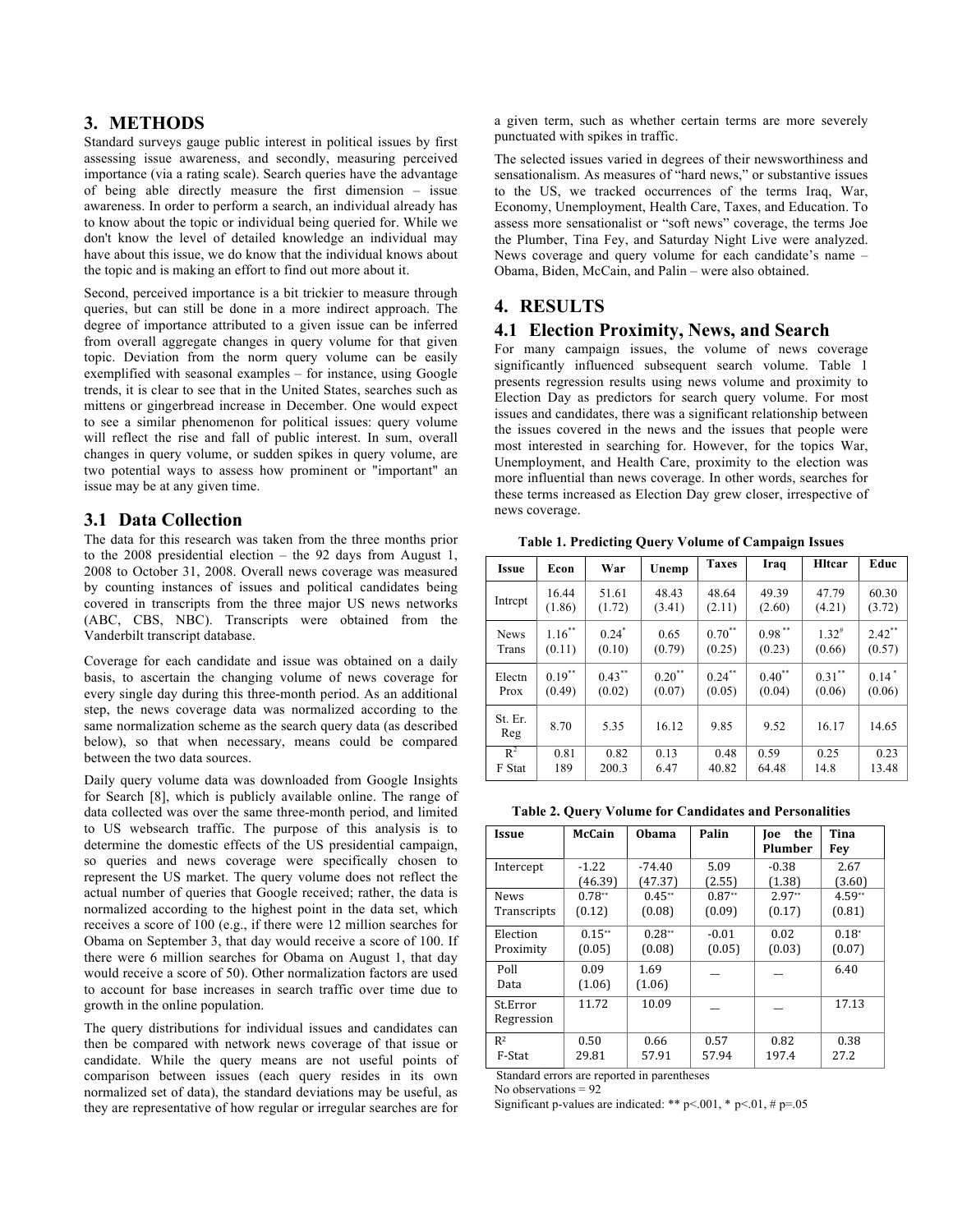This may indicate that searches for these topics are driven by interest or perceived importance, potentially signaling that these issues are important to searchers. An October, 2008 Gallup report indicates that the key issues important to voters were the economy, gas prices, Iraq, healthcare, and terrorism [14]. While gas prices and terrorism were not included in this analysis, the results from this study did compare with the Gallup results, as searches for economy, Iraq and healthcare increased prior to the election (Table 1). Additionally, it was clear that broadcast news did not equally cover the issues of public concern. Figure 1 shows density plots of search queries and news coverage for two issues in our sample: economy and war. Economic news coverage fairly consistently predicts queries for economy; however, a similar trend does not exist when assessing news and queries for war.

#### Density of Queries and Coverage for Economy





**Figure 1. Top: density of news coverage (black) and search queries (green) for economy. Bottom: density of news coverage (black) and search queries (blue) for war. The x-axis represents the 92 days from Aug 1 – October 31, 2009.**

#### **4.2 Candidate Queries**

Table 2 presents regression results predicting search queries for the candidates (Obama, McCain, Palin) and entertainment personalities (Tina Fey, Joe the Plumber), again using news volume and proximity to the election as predictors. A variable measuring public opinion approval, as assessed through polling data, was also included for the two presidential candidates. This

data was obtained from Pollster.com, which aggregates multiple public opinion polls, and allows users to download data [13].

The regressions show that (as with issue searches), there is a signification relationship between the volume of news queries and the volume of searches for both candidates and entertainment personalities. As might be expected, the proximity to Election Day was only significantly influential for the two presidential candidates. The hypothesis that high approval in public opinion polls might influence search query volume was not supported – external measures of presidential approval (i.e., polls) do not appear to translate into increased search activity. This is particularly interesting, as it hints that political searches may be valence neutral; in other words, while it may be safe to say that queries measure interest, we cannot make the jump to conclude that greater search traffic also leads to support or approval.

Finally, in the final days leading up to the election, a number of searches increased. Searches for Obama spiked, as did searches for taxes. Prior to this, spikes in issue-based query traffic were limited to only one or two days, but immediately prior to the election, searches for these queries showed an increasing trend for multiple days. Recognizing how search volume changes directly before an electoral event could indicate the publics' attached importance to the particular issue.

## **4.3 Differences in News and Query Volume**

Figures 2 and 3 present graphical differences between the news coverage and query volume of the presidential candidates and entertainment personalities. From these graphs, it is clear that search volume and news coverage are punctuated by key events in the campaign, such as political announcements and conventions. For some of these instances, particularly with individuals such as Sarah Palin and Joe the Plumber, who were previously unknown, the surge in query volume can also likely be attributed to novelty and curiosity – when a relative unknown comes on the scene, we may expect unsustainable spikes in query volume to learn about the newcomer.

It is also evident that news coverage of issues does not always generate equivalent spikes in search traffic, and furthermore, sometimes the spikes in query volume last longer than the increases in news coverage. Specifically, on October  $16<sup>th</sup>$  (the day following Joe the Plumber's mention in the 3rd presidential debate), searches for Joe the Plumber surpassed online search activity for Obama and McCain, as people turned to the Internet to find out about this previously unknown individual.

To quantitatively compare the difference between news coverage and query volume for each candidate and entertainment persona, we conducted Welch two-sample t-tests between the normalized transcripts and normalized query volume. There was a comparable amount of news coverage and query volume for **Sarah Palin (transcripts = 17.21, queries = 17.36, t=-0.06, p =.955**) and **Joe the Plumber** (**transcripts =3.76, queries = 4.73, t=-0.37, p=.71**). The same was true for **Obama** (**transcripts = 35.32, queries 30.68, t=1.76, p=.08**).

There were significant differences between the amount of news coverage and the level of query volume for John McCain and Tina Fey. While **McCain** received significantly fewer online searches than what his news coverage might predict (**news = 40.31, queries = 28.06, t =4.55, p <.001**), **Tina Fey** generated significantly more online searches than what her news coverage might indicate (**news = 7.61, queries = 16.46, t=-3.19, p =.002**).